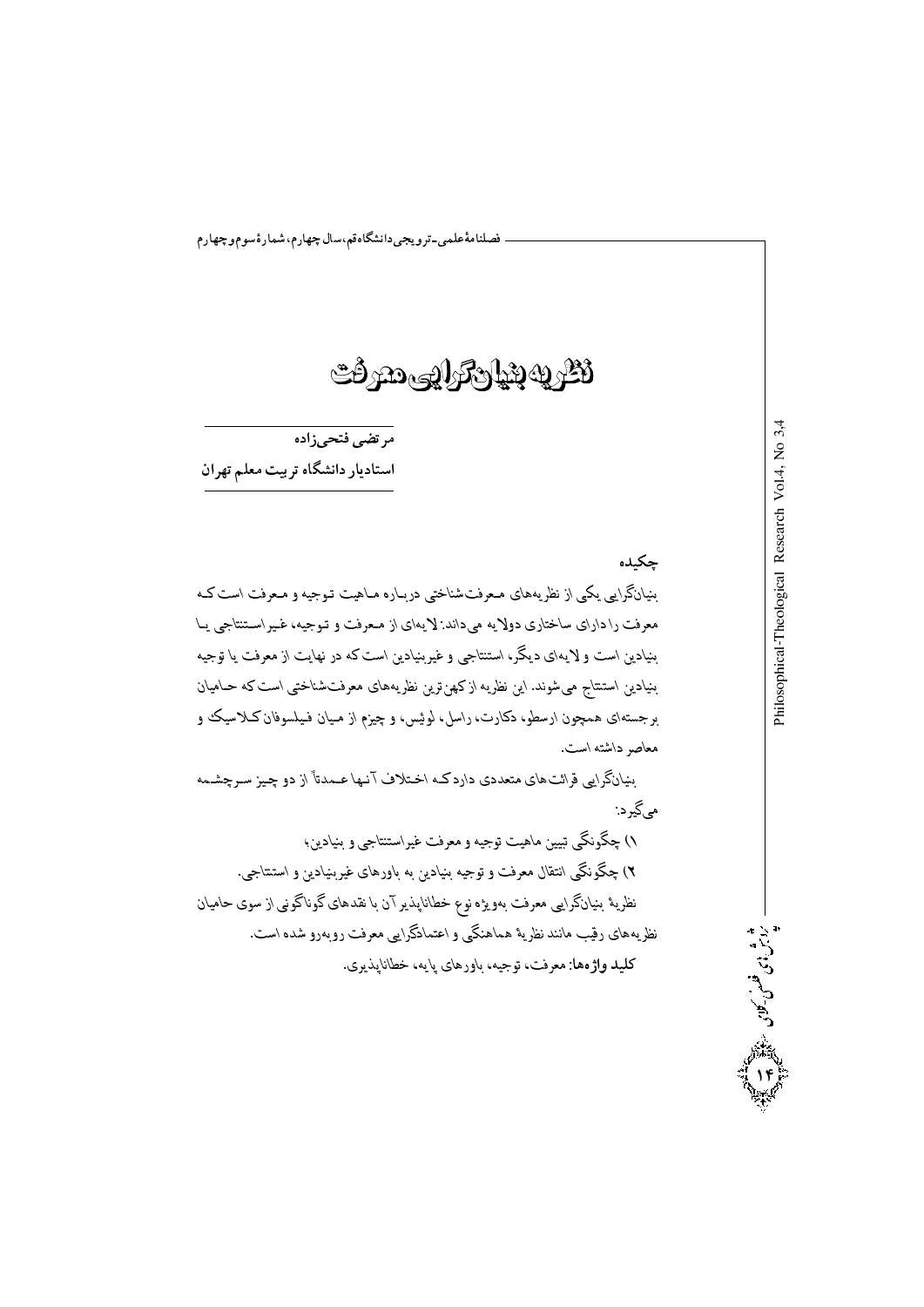نــظرية بــنيانگرايـــي (Foundation Theory) تــا هــمين اواخـر يكــي از شــايع ترين نـظريههاي معرفت شناختی بو ده است. ساختار اندیشه و معرفت در نظر بههای بنیانگرایی به ساختمانی متشکل از زیر ساختهاو روساختها تشبیه می شودکه هر یک از آنها دو گروه از باورهای مو جّه را دربر مي گيرند. گروه نخست، آن دسته از باورها هستند كـه تـو جيهشان از مـاهيت خو دشان سرچشمه مي گير د و به سبب ساختار و ماهيت ويژ هاي كه دارند ذاتاً مو جّه به شمار مي آيند. گر وه دوم باور هايي اندكه تو جيهشان وابسته به نحو ۀ ار تباطشان با باور هاي گر وه اول است و به سبب همین از تباط از توجیه معرفتی برخو ردار می شوند. از دیدگاه بـنیانگرایـی، توجیه معرفتی از باورهای گروه اول سرچشمه می گیر د و با روابط ویژهای به باورهای گروه دوم منتقل مي شو د. بدين سان، باورهاي گر وه اول منبع تو جيه خو د و باورهاي گر وه دومند. جایگاه باور های گر وه اول در هندسه معرفت همان جایگاه زیر ساخت ها، و جایگاه باور های دوم، مو قعیت روساختهاست. باورهای زیر ساختی را باورهای بنیادین (foundational beliefs) یا باورهای پایه (basic beliefs)، و باورهای روساختی را باورهای غیرپایه (non-basic beliefs) یــا باو د های استنتاجی (inferential beliefs) مے نامند.

جداسازی باورهای بنیادین یا پایه از باورهای غیر پایه یا استنتاجی از ویژگی های مشترک همهٔ نظر پههای بنیانگرایی توجیه معرفتی است. باورهای پایه بدون نیاز به باورهای دیگ مو جّهاند، ولي باورهاي غير يايه از اين توجيه ذاتي برخوردار نيستند، بلكه تنها به سبب پيوند ویژ مای که میان آنها و باورهای پیایه بیر قرار می شو داز حیمایت تیو جیهی بیاورهای پیایه برخوردار می شوند و موجّه به شمار می آیند. بنابراین توجیه از دیدگاه بنیانگرایی به شکـل زير صورتبندي مي شو د:

> باور شخص sبه قضية p فقط و فقط در صورتي موجّه است كه: الف) ياو د S په P پاو د ی بنيادي باشد، با

> > ب) باور S به P بر باورهای بنیادی متکی باشد.

فرض بنیانگرایی این است که باورهای پایه نیازی به توجیه ندارند، زیرا ذاتاً موجّهانـد (self-justified)، اما باو رهای غیر پایه نیاز مند تو جیهانــد و بــه و اســطه بــاو رهای پــایه از تــو جیه معرفتي برخوردار مي شوند. بنابراين، باورهاي پايه بهواقـع، بـنيادي بـراي تـوجيه مـعرفتي

ふちき 織い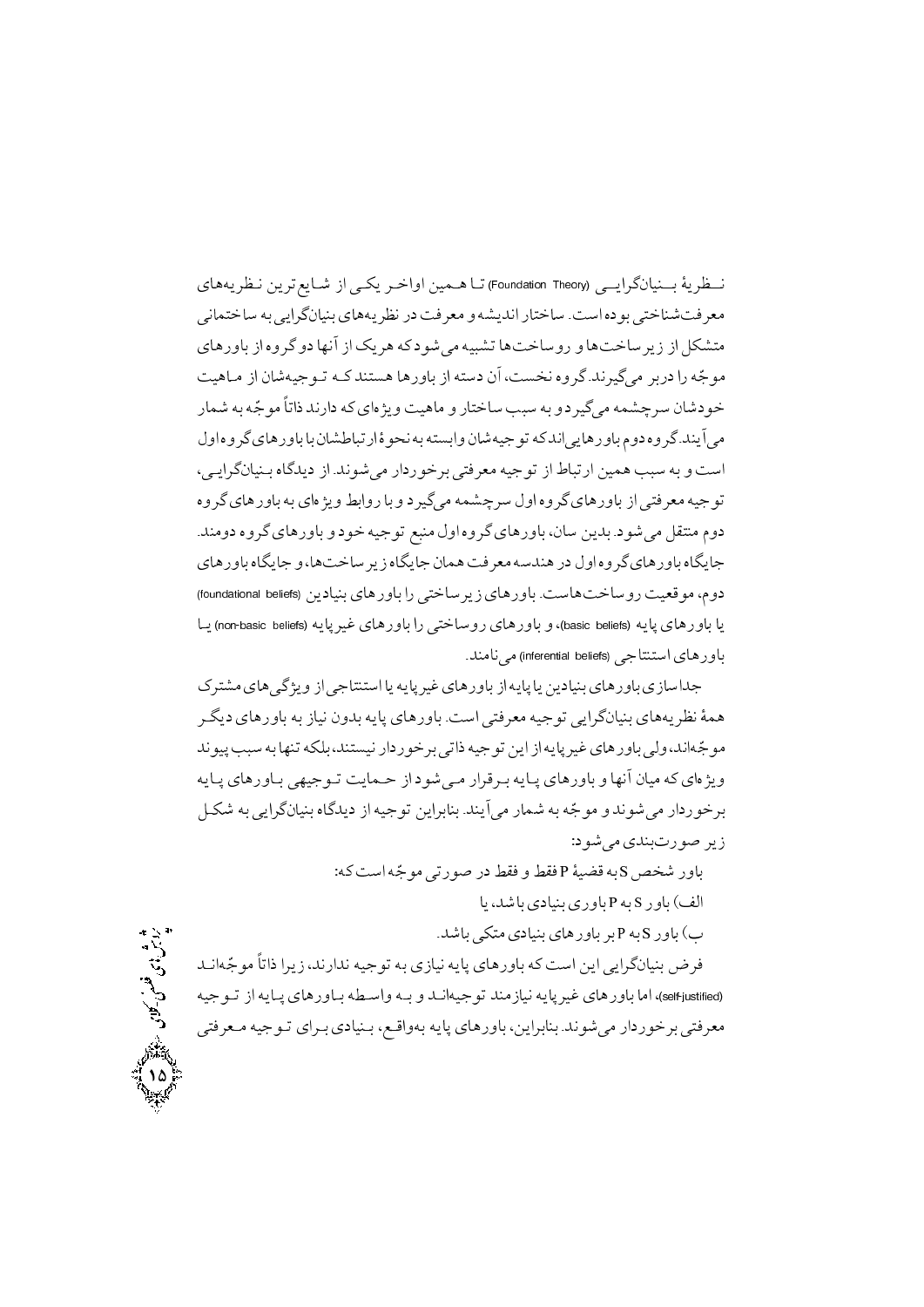فراهم مي سازند.

- - -

شرش بی فصل کلای<br>پارش فونسی کسیوی

o¯ ³M ° k½Bª¯»« ²k®®k®woi Svh¯ ²B¢¯ nj »To« ³¼]±U nBTiBw ¶nBMnj ²B£k½j ½A ºBµn°BM ³¼]±U o£ <sup>A</sup> ±a ,SwA »To« ¥v¦vU B½ n°j pA q¼µoQ ¬C ©´« [½BT¯ pA »½ kwn»« ³M ³½BQo¼ ºBµn°BM ³¼]±U ºAoM ³Tw±¼Q ° jo¼¢¯ ³ªzaow ³½BQ ºBµn°BM pA ¨B\¯Aow ³½BQo¼  $U$ \* ,kJ ·,J ·,J ·,J ·, (k,J /, J ·,J ·,B) ·,B Soǫ ³ÇM »MBǽSwj ° k½C»Ç« y¼ÇQ Bµn°BÇM »To« ³¼]±U ¬B½BQ»M ¶o¼\¯p nj ¥v¦vU ³Ç¬C qÇ] k¯B«»ªÇ¯ ºA²nBÇa ,ǽAoMB®ÇM /k½C»« ©µAo »½Ao£{ ·®¼«p ° j±{»« ª«B¯ ¥Ç« k®oÇU ½kÇM ° ©¼®Ç »TÇ« ³½BÇQ ºBµn°BM oM ³¼]±U k®½Co nj An ³½BQo¼ ºBµn°BM /©½nAjoM ¬B¼« pA An »To« ¥v¦vU

ِفت و دانشر<br>و احــوال <u>ب</u> بدين سان، روشن مي شو د كه تو جيه باور ها از ديدگاه بنيانگر ايان، ساختاري دولايه دار د؛ »UAlo¼ »´¼]±U ºAnAj o¢½j ·½¿ ° ,k¯A³TvMA°o¼ ° »UAl »´¼]±U ºAnAj Bµn°BM pA ³½¿½ /k¯n°C»Ç« Swj ³ÇM ³½BÇQ ºBµn°BÇM BM ºA²s½° k¯±¼Q ½o pA ¨B\¯Aow An ¬C ³ k¯A³TvMA° ° An B´¯C B« »½±£ ° k¯nAjn±ioM Bµn°BM o½Bw ¬B¼« nj ºjo ³M o~d®« ²B¢½B] pA ³½BQ ºBµn°BM ° Soǫ ¬BªTiBw ¥ ºAoM »½B®L« ° ³½BQ q¼¯ ° ©½o½mQ»« o¢½j ºBµn°BM ³M vªU ¬°kM ³ SwA k¼M nB¼vM Ao½p ,k¯nAk¯ ³¼]±U ³M ºpB¼¯ ³½BQ ºBµn°BM /k¯n°C»« ©µAo B« ºBµn°BM »BM k½Æ« ¥½¿j ° ½Ao ·o ºAoM »½B] B´¯C »TwAn ° k jB½p ¤BªTeA ° k®{BM JlB k® ¼ªU An j±i k ³v¯» ³ k{BMºA³¯±£ ³M HA° ºn°BM o£ <sup>A</sup> ³SwAk¼Q /jnAm£»ª¯ «BÇ q¼Ç¯ BÇ« ° j±ÇM kǵA±i ³]±« HUAl ,k{BM ³T{Ak¯ o¢½j ºBµn°BM ³M ºpB¼¯ ,°n ½A pA ° ,ºo¼LÇU ³ÇM ,n°BM ½ ³¼]±U pA kµ ±a ,©½o½mPM nk« ° ¥¼§j ¬°kM An ¬C ³ ©¼´]±« ©¼¯A±U»« ³SwARn± ½A nj °SwA n°BM ¬C k ¤BªTeAy½AqA B½k ¼ªU /©½nAjn±ioMy¯Aj °So« pA ¬±£ B¯±£ n±«A ¶nBMnj ©½±{ »k«

³ÇM vªÇU ¬°kÇM Bµn°BÇM pA ºA²nBÇQ ³ÇM ¤A±ÇeA ° ½Ao{ »ioM nj ©¼¯A±TM o£ A,½AoMB®M ³½BQ ºBµn°BM ³M ,A°³M ,©½o½mPM ¤±« °Swnj n± ³M An B´¯C ° ©¼MB½Swj o¢½j ºBµn°BM  $\overline{a}$  if an analysis of  $\overline{b}$  ,  $\overline{b}$  ,  $\overline{b}$  ,  $\overline{b}$  ,  $\overline{b}$  ,  $\overline{b}$  ,  $\overline{b}$  ,  $\overline{b}$  ,  $\overline{b}$  ,  $\overline{b}$  ,  $\overline{b}$  ,  $\overline{b}$  ,  $\overline{b}$  ,  $\overline{b}$  ,  $\overline{b}$  ,  $\overline{b}$  ,  $\overline{b}$  ,  $\overline{b}$ Bǽ (rational) ¤±Ç« k¼ /SwA ³]±« ° ¤±« «B ,¥½¿j ° ½Ao ·ÄAnA ¬°kM B´¯C To½mQ موجه (justified) از آن رو در تعريف باورهاي پايه آورده مي شو دكه باورهاي پــذير فته شــده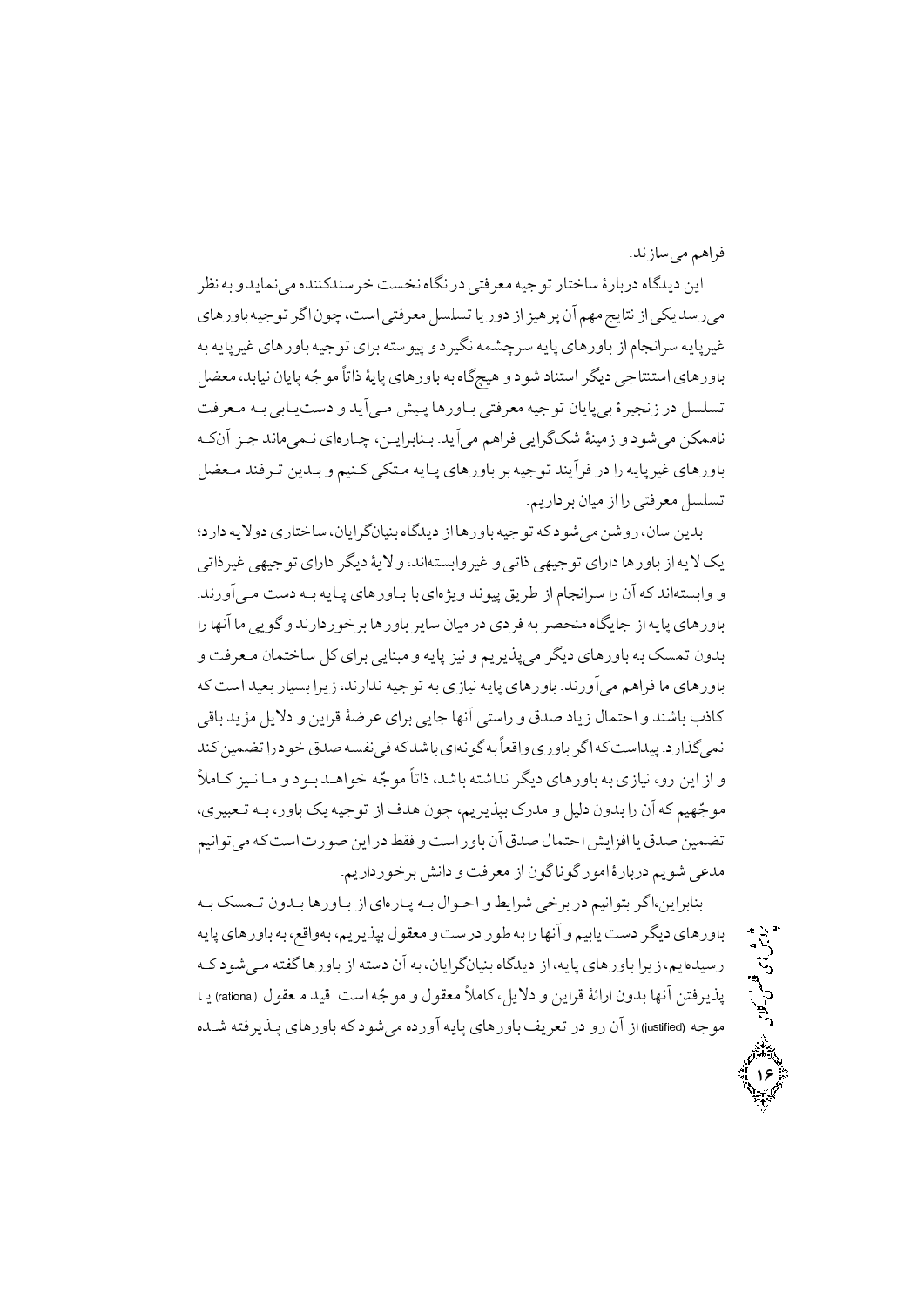بدون قراين و دلايل، ولي نامعقول را حذف كند. در زندگي روزمر ه بسيار اتفاق مي افتد كه ما بدون ارائهٔ دلیل و مدرک کافی چیزی را باور میکنیم؛ مثلاً باور میکنیم کـه فـر ید شـخصی نامطمئن و مشکو ک است یا مے پذیر یہ که سعید از اتھاماتے که به او مے زنند، پاک است، یا دین و آزادي با هم ناسازگارند و مانند اينها. البته چنين باورهايي مي توانند علتهاي گـوناگـون اجتماعي، سياسي، تربيتي، ديني و روانشناختي داشته باشند، اما هر باور معلولي ضـرورتاً معقو ل نخواهد بو د، بلکه باوری معقول و موجّه است که صدق آن به گونهای مطمئن تضمین شده باشد. باورهای پایه و باورهای استنتاجی مبتنی بر بـاورهای پـایه از چـنین ویــژگی|ی برخو ر دارند. اين ديدگاه دربار ۀ توجيه باورها از ديبرينه ترين ديـدگاههاي تـوجيه مـعرفتي است و از پشتیبانی نظری فیلسوفان و معرفتشناسان کلاسیک و معاصر همچون ارسطو، دکارت، لاک، راسل، کارناپ، لوئیس، گودمن و چیزم بهره میبرد.

شايد ريشهٔ گرايش بسياري از فيلسوفان به نظريهٔ بنيانگرايي به ملاحظات روانشناختي آنان دربارهٔ ساختار فهم و ادراک آدمی بازمیگر دد. گویی بنیانگرایان فـرض گـر فتهانـد کـه ۔<br>حو اس ما ابزار ها و رامهای دست پاپی ما به باور های معمولی مان در بار هٔ اشیای پـیرامـو نی و دروني ما هستندكه از لحاظ معرفتي پايه به شمار مي آيند. ما نخست از طريق حو اس با محيط بيرون يا درون خويش ارتباط برقرار مى كنيم و به باورهايي يايه دربارهٔ أنها دست مى يابيم و سپس از طریق استنباط و استدلال (reasoning) بـه بـاورهای دیگـر مـیرسیم. امـا اسـتدلال نمي تواند منبع نهايي توجيه باشد، بلكه حداكثر مي تواند ما را وادارد كه باوري راكه منطقاً از دل باور هاي ديگر بيرون آمده است، بـيذيريـم. آن بـاور هاي نـخستين نـيز يـا خـو د پـايه و غیراستنتاجیاند و یا اینکه سرانجام با چندین واسطه به باورهایی که اسـتنتاج از آنـها آغـاز شده، يعني به باورهاي حسى و ادراكي مي رسند. بـنابرايــن، فـقط ادراك حســي (perception) مي تواند سرچشمهٔ نهايي توجيه رافراهم سازد.

رترش دی فلس کاری<br>پارس فلس کار

بنیانگرایان با دو مسئلهٔ جدّی درگیرند که چگونگی پاسخگویی آنها به این دو مسئله در بازشناسی مواضع آنان از یکدیگر و نحوهٔ بازخوانی بنیانگرایی بسیار کارساز است. مسئله نخست ايـن است كـه مـاهيت بـاورهاي پـايه چـيست؟ چـرا ايـن بـاورها از امـتياز ويـژه برخو ر دارند؟ و تو جيه ذاتي آنها به چه معناست؟ مسئله دوم اين است كه باور هاي غير پايه چه ارتباطی باید با باورهای پایه داشته باشند تا از پشتیبانی معرفتی آنها برخو ردار شوند؟ و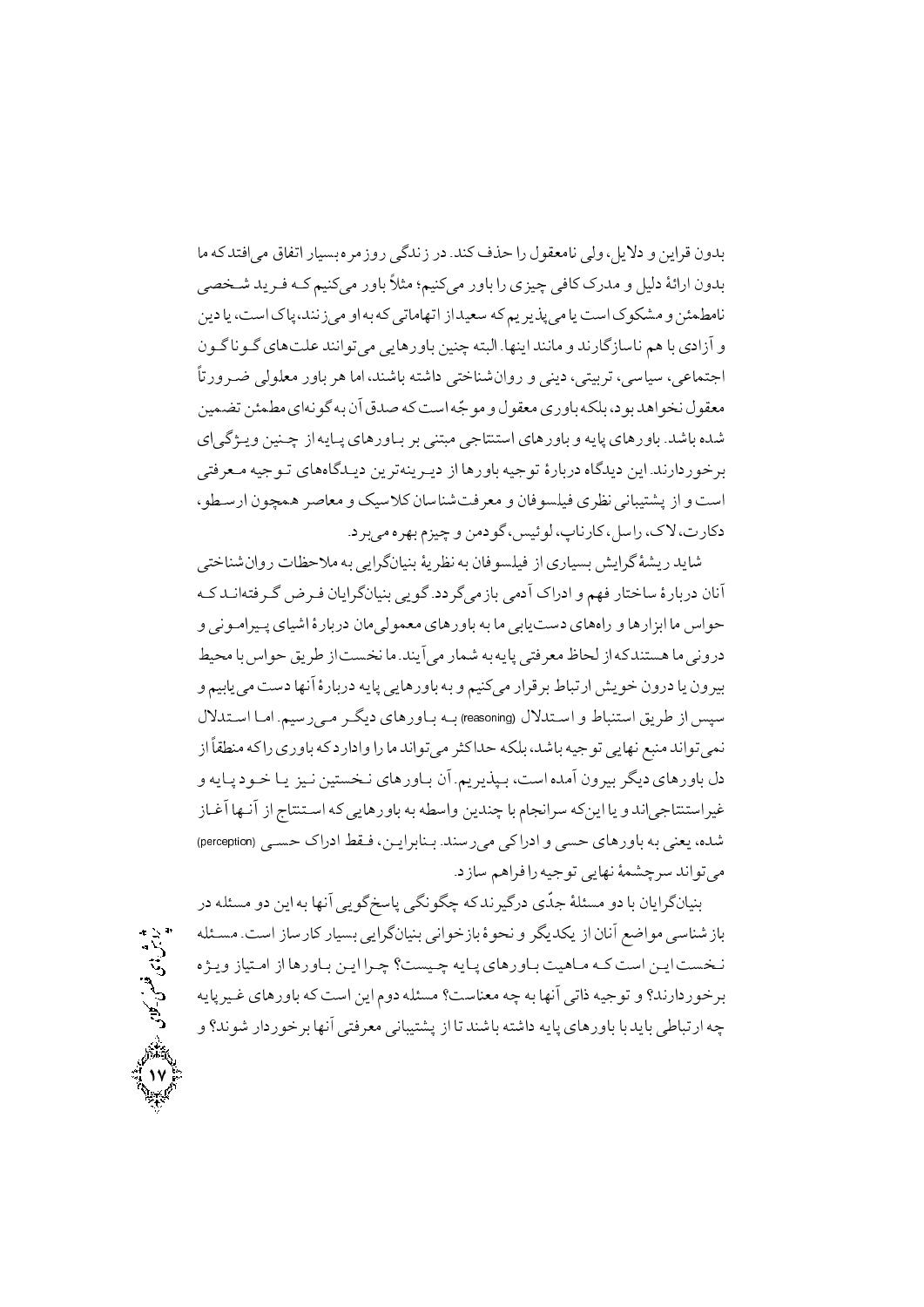ساختکار انتقال تو جیه از باور های پایه به باور های استنتاجی و غیر پایه چگو نه است؟

بنيانگرايان در ياسخ به مسئلهٔ نخست، چنانکه اشاره کر ديم، معمو لاً فرض مي گيرند که معرفت از حواس سرچشمه مے بابد. حواس گو ناگو ن حلقههای واسطه و تماس ما با جهان .<br>خارج و درونند و سادهتر ين باورهاي ما حاصل ياسخ هاي مستقيم ما به دادهها و محركهاي حسبي اند. باورهاي پيچيدهتر نيز به واسطهٔ همين باورهاي بسيط حسبي و به كمک فرايندهاي شناختي از جمله استدلال فراهم مي آيند. اين تصوير شـهودي يـا روانشـناختي از فـرايـند تشکیل باورها، زمینهای برای عرضهٔ شرحی از توجیه معرفتی به دست می دهد که طبق آن باور های بسیط بر آمده از آگاهی مستقیم دادههای حسبی، پایهها و بنیادهای معرفت شناختی، ساختمان باورهاي ما را ميسازند. هر باور غيرپايه در اين ساختمان سرانجام بـا تـوسل بـه باورهاي پايه تو جيه مي شو ند. خو د باورهاي پايه كه از تجربهٔ مستقيم و بي واسطهٔ پديدههاي بیرونی و درونی خبر میدهند، بنا به فرض، ذاتاً موجّهاند و ما آنها را بدون توسل به قراین و شواهد ديگر مي پذيريم؛ مثلاً وقتي ميگوييم: «من مي بينم كه در باز است» يا «من مي شنوم كه کسی از یلهها بالا می آید» یا «احساس میکنم انگشتانم را مشت کر دهام»، باورهایی دارمکه به نظر می رسند از ادراک مستقیم حسبی بر آمدهانـد و ویـژگی انکـارنایذیر آنـها ایـن است کـه نمي تو انند اشتياه باشند.

ممکن است ايراد بگيريد که باورهاي حسي نيز کاملاً از اشتباه برکنار نخواهند بو د و در شرايط ويژهٔ محيط حسى احتمال اشتباه باورهاي حسى زياد است، چنان كه وقتى پـيراهـن قرمزی را در نور سبز مشاهده میکنیم، ممکن است بینداریم که پیراهن سیاه است. همچنین انتظارات و پیش پنداشتهای ما بر باورهای حسیمان تأثیر فراوانی دارند. اگـر مـن انـتظار داشته باشم که برادرم را در پشت میز کارش ببینم، ممکن است (دست کم برای لحظهای) فکر کنم او را پشت میز ش می بینم، حتی اگر شخص دیگری شبیه به او روی صندلی نشسته باشد. بنابراین، باورهای حسی معمولی را نمی توان همواره مصون از خطا دانست و آنها نیز مانند ساير باورها نيازمند توجيهاندو نقطهٔ پايان فرايند توجيه به شمار نمي آيند.

پاسخ سنّتی بنیانگرایان به اشکال یادشده این است که باورهای حسی معمولی ما دربارهٔ اشیای فیز یکی، البته ممکن است خطاپذیر باشند، اما نوع دیگری از باورهای ادراکی وجود دارند که مستقیماً ناظر به اشیای فیز یکی نیستند،بلکه از دریافتهای ذهنی ما خبر می دهند و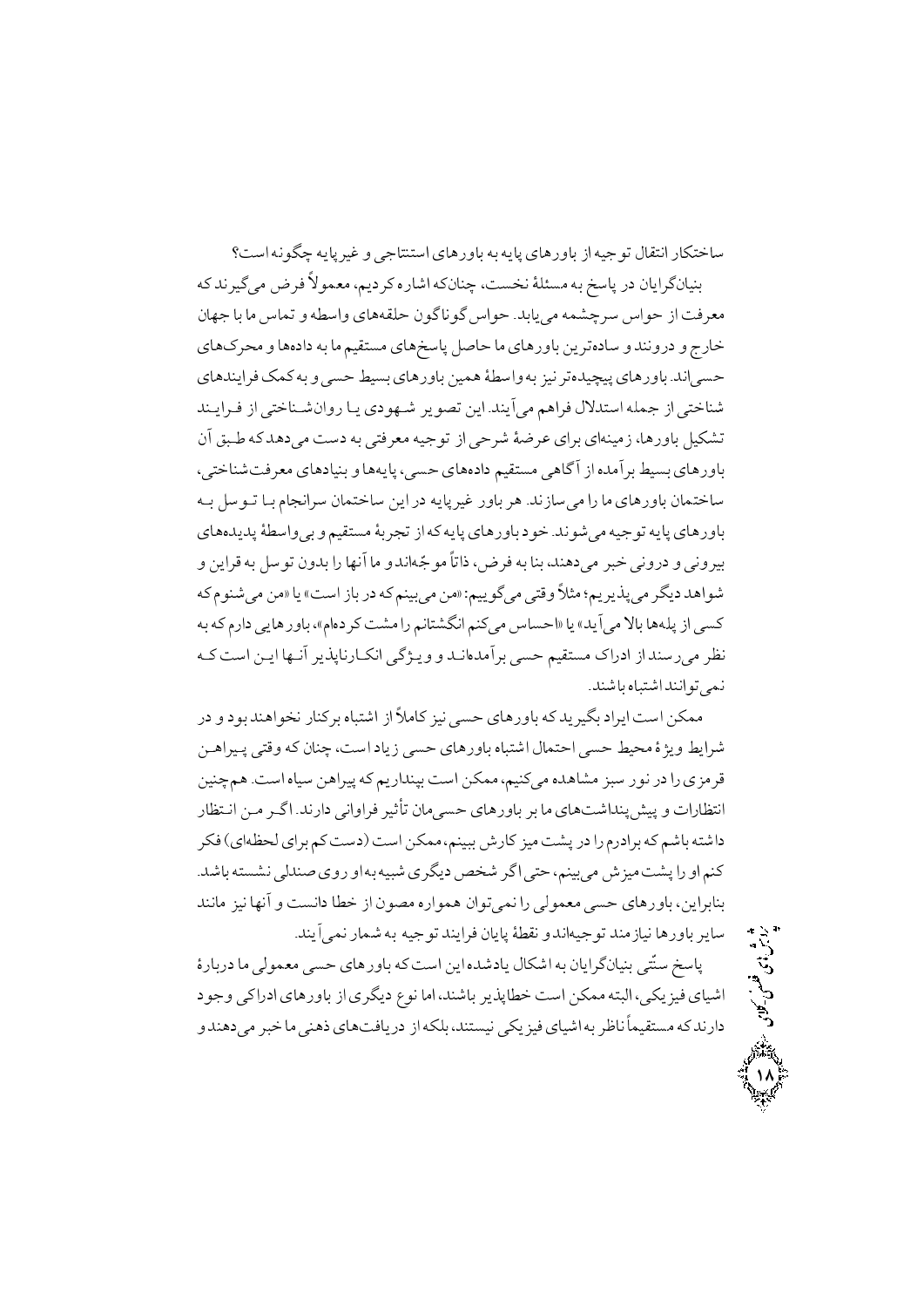بنابراین، نمی توانند خطایذیر باشند؛ مثلاً ممکن است من دربارهٔ رنگ چیزی اشتباه کنم، اما در مو رد رنگ آن چيز ، بدان سان كه «به نظر من مي رسد» نمي توانم اشتباه كنم. رنگ يك شييء فيزيکي، هرچه پاشد، په گو نهاي پراييم جيلو ه ميږکند و مين در ادراک ايين جيلوه و ظيهو ر نمي توانم برخطا باشم. بنابراين، باورهاي مربوط به دنياي فيزيكي اطراف مـن مـمكن است اشتباه باشند، اما تجربههای حسی من و باورهای حاکی از آنها خطانایذیر ند و من نمی توانم در يذير ش آنها اشتباه كنم. اين گونه باورهاي مـجزا از تـجربه مسـتقيم دادههـاي حسـي را باورهای پدیداری (appearance beliefs) می نامیم.

این ر هیافت مبتنی بر دو پیش فر ض معرفتی است؛ یکی این که اگر در باوری امکان اشتباه وجو د داشته باشد، آن باور نمی تواند پایه باشد. دیگر این که باورهای پدیداری نمی توانـند اشتباه باشند. این دو پیش فرض از لوازم دو اصل مشترک نظریههای بنیانگرایی است؛ یعنی اصل لز وم باور هاي پايه براي توجيه باور هاي غيږ پايه، و اصل لزوم توجيه ذاتي باور هاي پايه و برنیازی آنها از دلایل و قراین مستقل دیگری برای این توجیه. از مـجموع ایـن دو اصـل مي توانيم نتيجه بگير يم كه اگر كسي باوري يايه را بدون رجوع بـه بـاورها و قـرايـن ديگـر بپذیر د، در پذیر ش این باور کاملاً موجّه خواهد بود. به تعبیر دیگر، محال است کسی باور ی يايه را بيذير د، اما در چنين پذير شي موجّه نباشد. اين بر داشت از توجيه ذاتي باور هاي پايه را میتوانیم ویژگی تغییرناپذیری (incorrigibility) باورهای پایه بدانیم که تعبیری سختگیرانهتر از قید ذاتاً موجّه است و شرط بسیار قویتر و فراتر از شرط توجیه ذاتی (self-justification)برای باورهاي پايه بـهشمار مـي(ود. در تـعريف تـصحيحناپذيري يک بـاور (P) بـراي شـخص يذبر ندهٔ آن باو <sub>(</sub> (S) گفتهاند:

یک باور فقط و فقط در صورتی برای شخص S به طور تصحیح ناپذیری موجّه است که برای S محال باشد آن باور را بپذیرد و در چنین پذیرشی ناموجّه باشد.

 $: \mathsf{L}$ 

یک باور فقط و فقط در صورتی برای شخص S تصحیحناپذیر است که برای S محال باشد آن باور را بیذیرد و در اشتباه باشد.

بنیانگرایان مصداق این تعریف را همان ادراکات پدیداری می دانند؛ زیرا مدعی اند چو ن میان خو د ادراک پدیداری و اندیشهٔ ما دربارهٔ آن، اینهمانی برقرار است و هر دو بهواقع، یکی هستند، بنابراین، اشتباهی در چنین ادارکاتی رخ نمیدهد. تعریف تصحیحناپذیری براساس

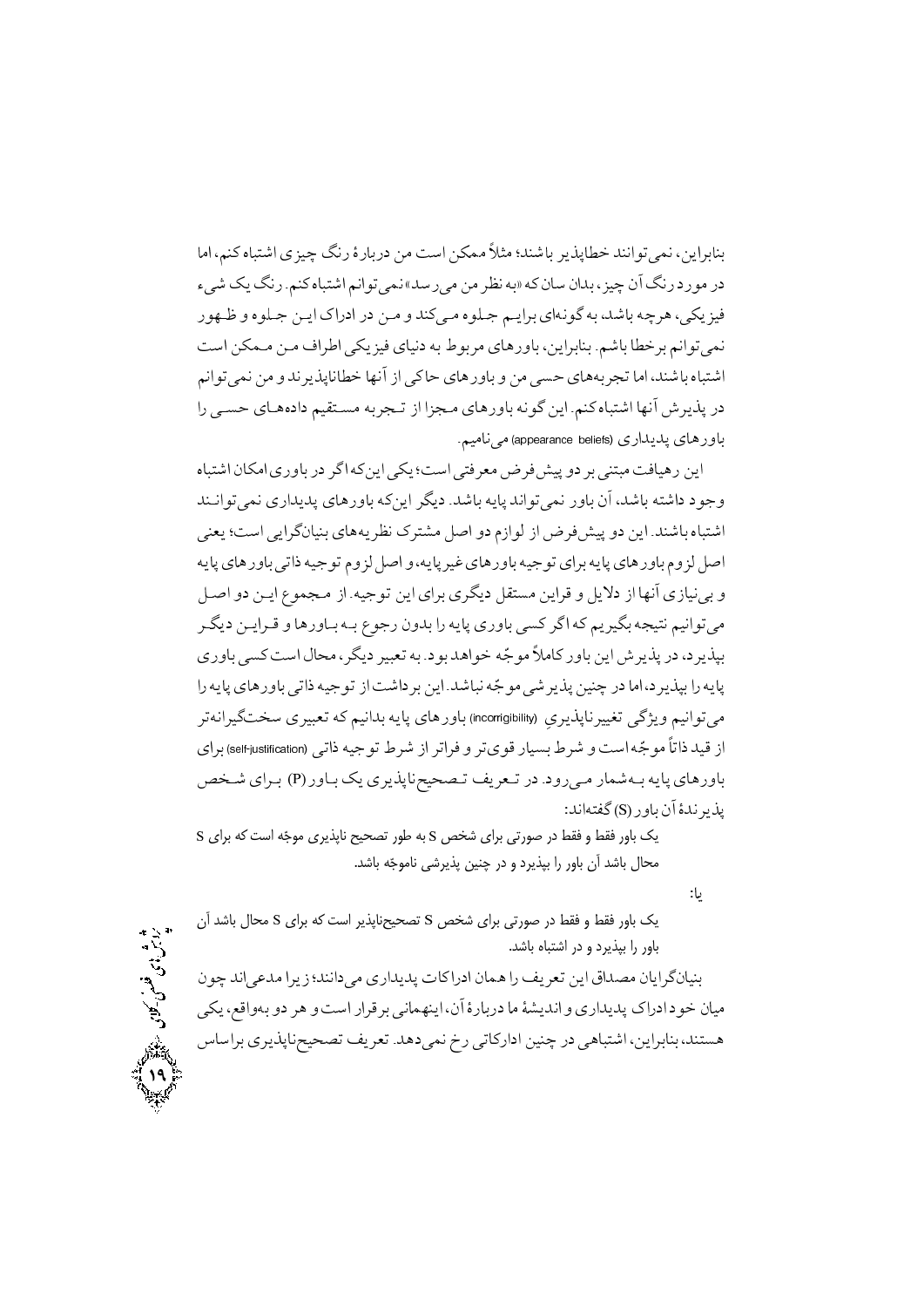متعلّق باور، يعني قضيه نيز چنين مي شو د:

یک قضیهٔ P برای شخص S فقط و فقط در صورتی تصحیحناپذیر است که (۱) بالضروره صادق باشد که اگر S به P باور دارد، پس P صادق است، و (۲) بالضروره صادق است که اگرS به P باور دارد، سی P~ کاذب است. (Pollock, 1987:32)

چنانچه گمان رود تصحیحناپذیر ی باورهای پایه قیدی است که این نـوع بـاورها را بـه باورهای خطاناپذیر (infalible)، تردیدناپذیر (indubitable)، و یــقینی (certain) مـبدّل مــیسازد، و بدين سان، معضل تسلسل معرفتي در فرايند توجيه باورها از ميان مي رود، در اين صورت، بنیانگرایی مبتنی بر آن نیز بنیانگرایی جزمی (radical foundationalism) یا بنیانگرایی خطاناپذیر خو اهد يو د.

بنیانگرایی جزمی برای دفاع از چنین رهیافتی باورهای پایه را به دریافتهای پدیداری و گزارشهایی از حالات ذهنی فاعل شناسا مـحدود مـیکند. امـا اگـر چـنین دریـافتها و گزار ش هايي را تصحيحناپذير و خطاناپذير بدانيم،با دشواري ديگري روبهرو مي شويم و آن دشواري اين است كه پيو سته در حوزهٔ آگاهي هاي ذهني فـاعل اول شـخص و در شـرايـط مکاني و زماني خاص باقي مي مانند و نمي توانند مبنايي براي توجيه گستر ۀ بي پايان باورهاي قضیهای و معرفت تو صیفی مربوط به جهان خارج شوند و خطاناپذیری و تـردیدناپذیری خود را به معرفت قضیهای ممکن منتقل سازند. گزارش هـای پـدیداری بـهتنهایی و بـدون ضميمهشدن اطلاعات و أگاهي هاي ديگر از وجو د يا ماهيت پديدهها و مو جو دات واقعي و عینی خبر نمی دهند. من ممکن است باور داشته باشم که «احساس گرما میکنم» و این باورم نیز گزارشی از آگاهی بی واسطهٔ من به دادهای حسی موسوم به گرما باشد، اما چنین گزارشی به تنهايي نمي تواند وضعيت امو ر خارجي همچون هوا را توصيف كند و باور من به قـضيهٔ «اکنو ن هو اگرم است» را تو جیه نماید، زیرا احساس گر ما ممکن است به علل متعدِّد دیگر ی از جمله اوضاع رواني يا فيزيولوژيک خاص من در لحظهٔ گزارش پديد آمده باشد،نه به سبب گرماي واقعي هوا. آگاهي هاي محض به دادههاي حسي تـنها مـعلول يـديدهها و حـوادث خارجي نيستند. بنابراين، براي اينكه يک باور تجربي و حسي بتوانـد مـبناي تـوصيف يک پدیدهٔ خارجی قرار گیردباید باقراین و آگاهی های کافی دیگر همراه شود تا دستکم احتمال طبيعي و معقول بو دن علت پديدآورنده آن باور را افزايش و احتمال نامعمول و غـيرطبيعي بو دن آن راكاهش دهد.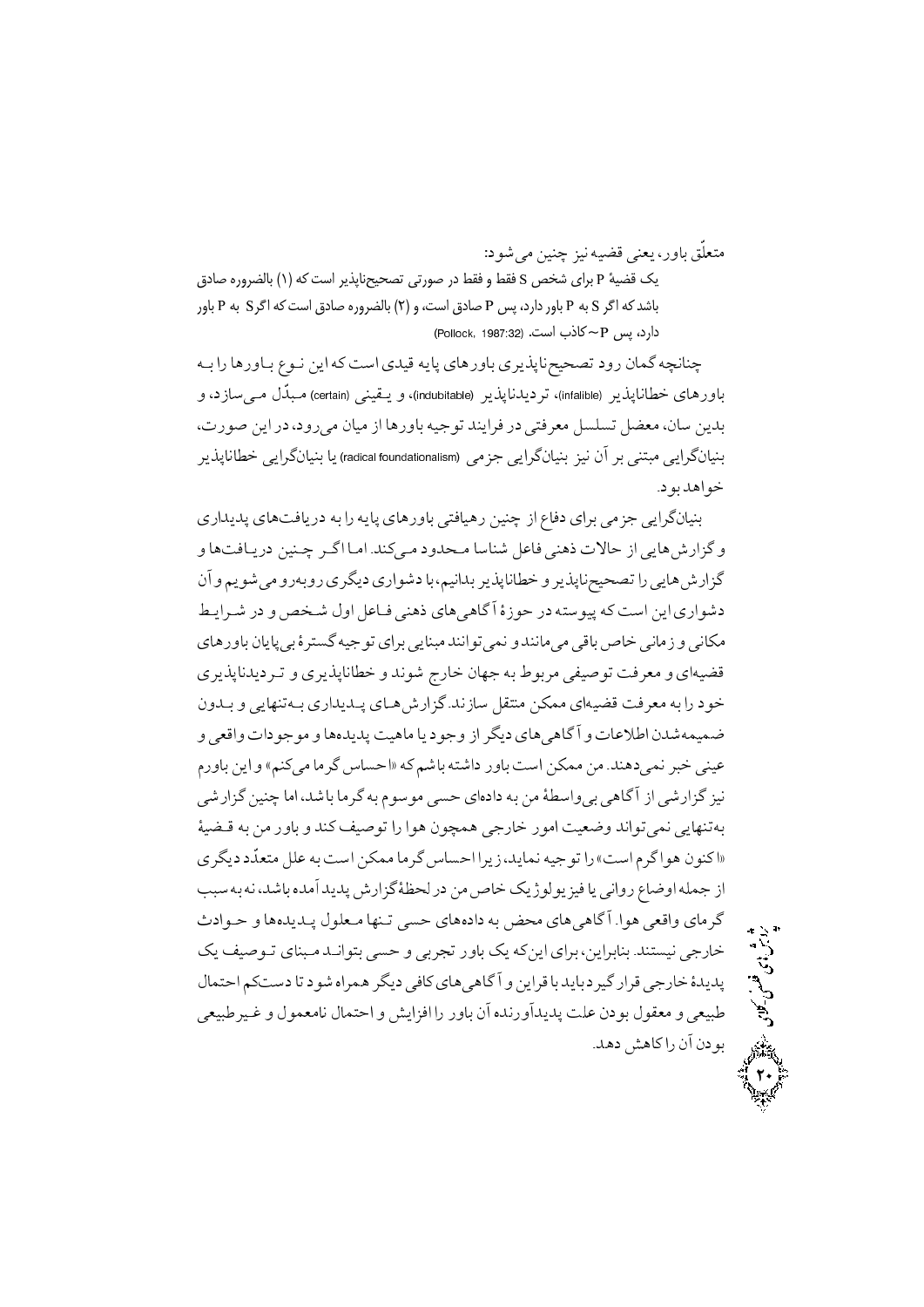اما اگر باورهای پدیداری پـایه را بـیانگر حـالات روانشـناختی و درونـی شـناسنده و باورکننده بدانیم نه گزارش هایی از وضعیت امور واقعی خارجی و آنها را در قالب عباراتـی مشتمل پر افعال پديداري همچون «په نظر رسيدن»، «نمو دار شدن»، «احساس کردن» و «فکر کر دن» بازسازی کنیم،باز هم لزوم و جود قراین و اطلاعات و آگاه<sub>ی</sub> های دیگر یک سر ه منتف<sub>ی</sub> نمي شود، چون بهواقع، اين افعال بر نوعي تطبيق و مقايسه ميان موضوع ادراك شده و اشياي مشابه دیگر دلالت میکنند؛ مثلاً به جای اینکه بگوییم «زغال سیاه است»، بگوییم «زغال سیاه به نظر مي آيد»، تلو يحأ اين نحو ۂ جلو ه و ظهو ر زغال رابا نحو ۂ ظهو ر اشياي سياه رنگ ديگر مقايسه مي کنيم و شرايط کلي سياه به نظر آمدن يک شيء را بر زغال تطبيق مي کنيم. بنابراين، اگر بخواهيم عبارت «زغال سياه به نظر مي آيد» را تحليل و منظو رمان را از آن روشن تر بيان کنیم، باید بگو پیم که «زغال همانطور به نظر می آید که اشیای سیاه رنگ در حالت طبیعی (نرمال) به نظر می رسند.» در حقیقت، عباراتی همچون «سفید به نظر می آید»، کوته نوشتی است برای عباراتی نظیر «X همانطو ر به نظر می آید که اشیای سفید به نظر می آیند.» مـا بـا .<br>کاربر داین عبارت کو تەنوشتە می خواهیم نحو ۂ بروز و جلو ۂ یک چیز رااز طریق مقایسۂ آن با اشیای مشابه دیگر تو صیف کنیم. پیداست که برای اینکار به اطلاعات مستقل دیگر نـیاز داريم كه به نحو ضمني در عبارت «X سفيد به نظر مي آيد» نهفته است و اساساً ما اين عبارت را در پرتو آن اطلاعات ارزیابی میکنیم و میپذیریم، اطلاعاتی مانند اشیای سفید و روشن در هنگام روز و در نور آفتاب، هنگام مشاهده با چشمانی سالم و قدرت بینایی کـافی و در حالت رواني مساعد و از زاويهٔ ديد و فاصلهٔ مناسب، در هو ايي صاف و بـدون غـبار و دود، سفيد به نظر مي رسند. بدون داشتن اطلاعاتي مستقل از باور به «سفيد يا سياه به نظر رسيدن x» نمی توانیم بدانیم که اشیای سفید یا سیاه رنگ در چه شرایطی سفید یا سـیاه رنگ جـلو ه می کنند و در نتیجه، نمی توانیم تشخیص دهیم که x نیز دارای همان و یژگی ها و شرایط اشیای سفیدرنگ یا سیاه رنگ است. در این صورت، باور ما به سفید یا سیاه به نظر رسیدن x یـایه نخواهد بود. همين اطلاعات، دربارهٔ ويژگيها و شرايط طبيعي (نرمال) نمود و بـروز نـوع خاصی از ویژگیهای اشیای فیزیکی و تطبیق آن ویژگیهای نوعی بر نمونهٔ مورد نظر (x) و داوري دربارهٔ مشابه پا نامشابه بو دن آنها، ذاتاً بديهي و مو جّه نيست و افزون بر احتمال وقوع خطا در اين تشخيص و داوري، امكان تحوّ ل و دگر گو ني اطلاعات قديم يا ورود اطلاعات

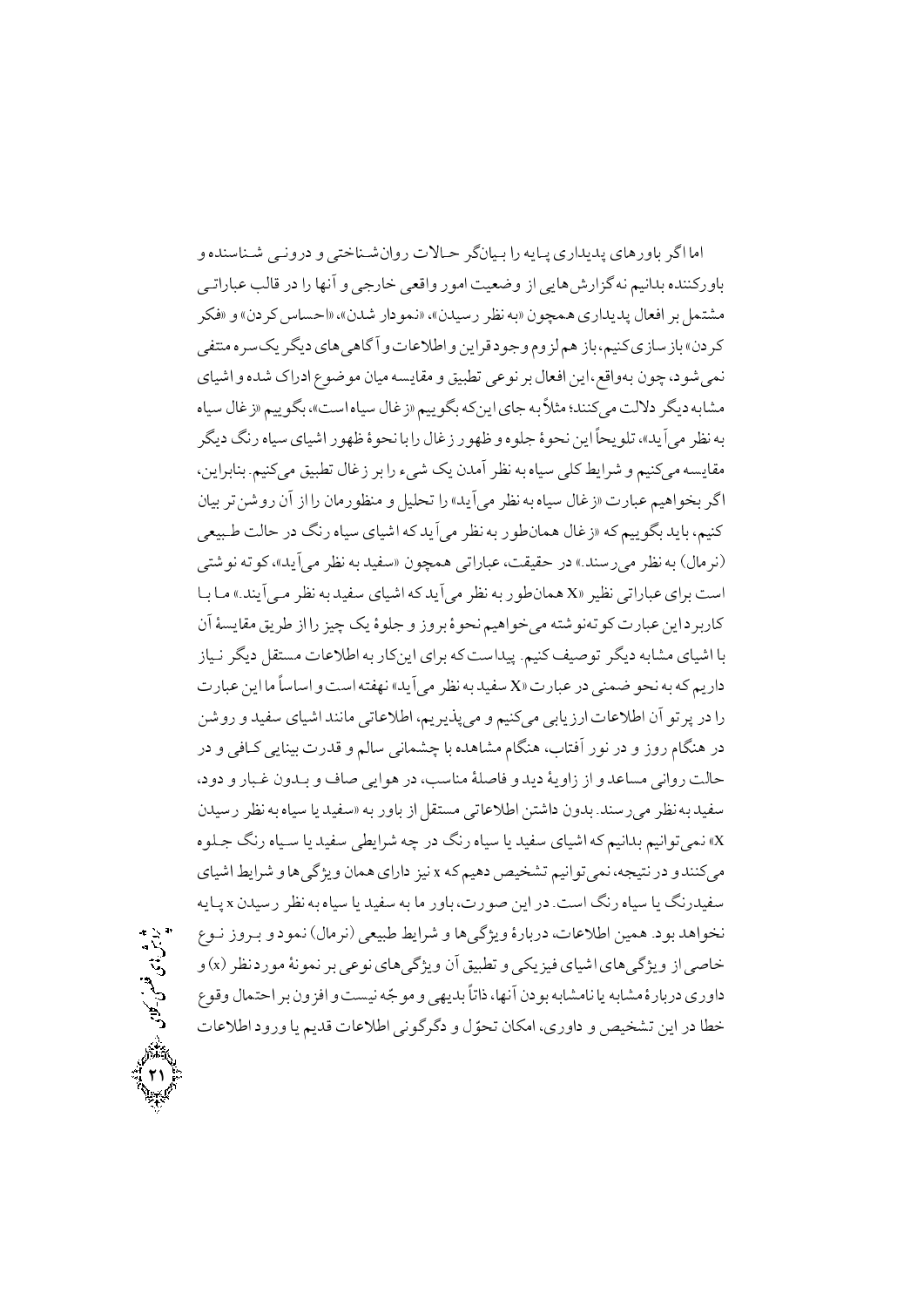جديد و تنگتر يا فراخ ترشدن دامنهٔ معاني واژهها و عبارات وجود دارد. ويژگي ها و شرايط طبیعی (نر مال) مربو ط به یک ادراک حسبی، یک بار و برای همیشه تعیین نمی شو ند و راه برای تجدیدنظر و دگرگو نے باز است.

گويي بدون ادراكات و تجربههاي مستقيم، دادههــاي حســي، اســاساً تــو جيه بــاورهاي تجربي و پديداري دشوار خواهد بود، اما مستقيم بودن دريافتهاي تجربي را نبايد به منزلهٔ مستقل بودن آنها از عوامل ذهني و دروني و ساير باورها و معلومات پيش زمينه دانست. هيچ دریافت حسبی در خلأ و به طور کاملاً مجزا از زمینه و عوامل گـو ناگـو ن درونـی و بـیرونی صورت نمبي گيرد. معمو لاً گمان مي رود كه در ادراكات مستقيم حسبي و تجربي، اطـلاعات مربوط به خواص جبهان خبارجبي از طبريق حبواس بيه مغز منتقل مبي شوند و شيخص ادرا ککننده تقریباً به طو ر مستقیم و بپ واسطه به آن خو اص دست رسبی دارد. این ادراکات نیز غالباً در افراد مختلف يكسانند؛ مثلاً دو مشاهده گر عادي كه از مكان واحدي به منظر ۀ واحدي می نگر ند، هر دو همان منظر ه را می بینند، چون تصویر مشابهی از پر تو های نو ر به چشم هر دو برخورد میکند و با مردمک چشمان آنها تصویر مشابهی روی شبکیه حـاصل مـی شود. سيس اطلاعات همانندي از طريق اعصاب بينايي به مغز أنان منتقل مي شو د و هر دو هـمان منظر هٔ مورد نظر را می بینند. اما این پندار معمولی درست نیست، زیرا دلایل و شواهد بسیاری نشان مي دهدكه أنچه مشاهده گران هنگام مشاهدهٔ يک چـيز مـي.بينند و در ذهـن تـجزيه و تحليل مي كنند، صرفاً با تصاوير منقوش به شبكيهٔ أنان تعيين نمي شود، بلكه عوامل ديگر ي همچون تجربههاي مكرر قبلي، معرفت و انتظار پيشين و وضعيت عمومي دروني أنها نيز بر عمل ديدن تأثير ميگذارند. اين نكته در علوم شناختي و روانشناسي بهروشني معلوم شده است. در برخی از آزمو نهای روان شناختی، تصاویر مخصوصی به افیراد آمیوزش شیونده می دهند و از آنان می خواهند که مشاهدات خو د را بازگو کنند. گزارش ها نشان می دهند ک افراد مذكور هركدام تصاوير خاصي را مى بينند و مشاهدات آنها به سبب دخـالت عـوامـل متعدّد دیگر، بسیار متفاوت است. در سطوح بالای عـلمی نـیز مشـاهدات افـراد مـبتدی بـا يافتههاي افراد باتجربه و خبره يكسان نيست. چنانكه ممكن است يك فرد مـبتدي هـنگام نگريستن به اجرام بسيار ريز ياكرات أسـماني از درون ميكروسكوپ يـا تـلسكوپ ابـتدا چیزی جز رشتههای نامنظم لکههای روشن و تیره نبیند، در حالی که یک مشاهده گر خبره و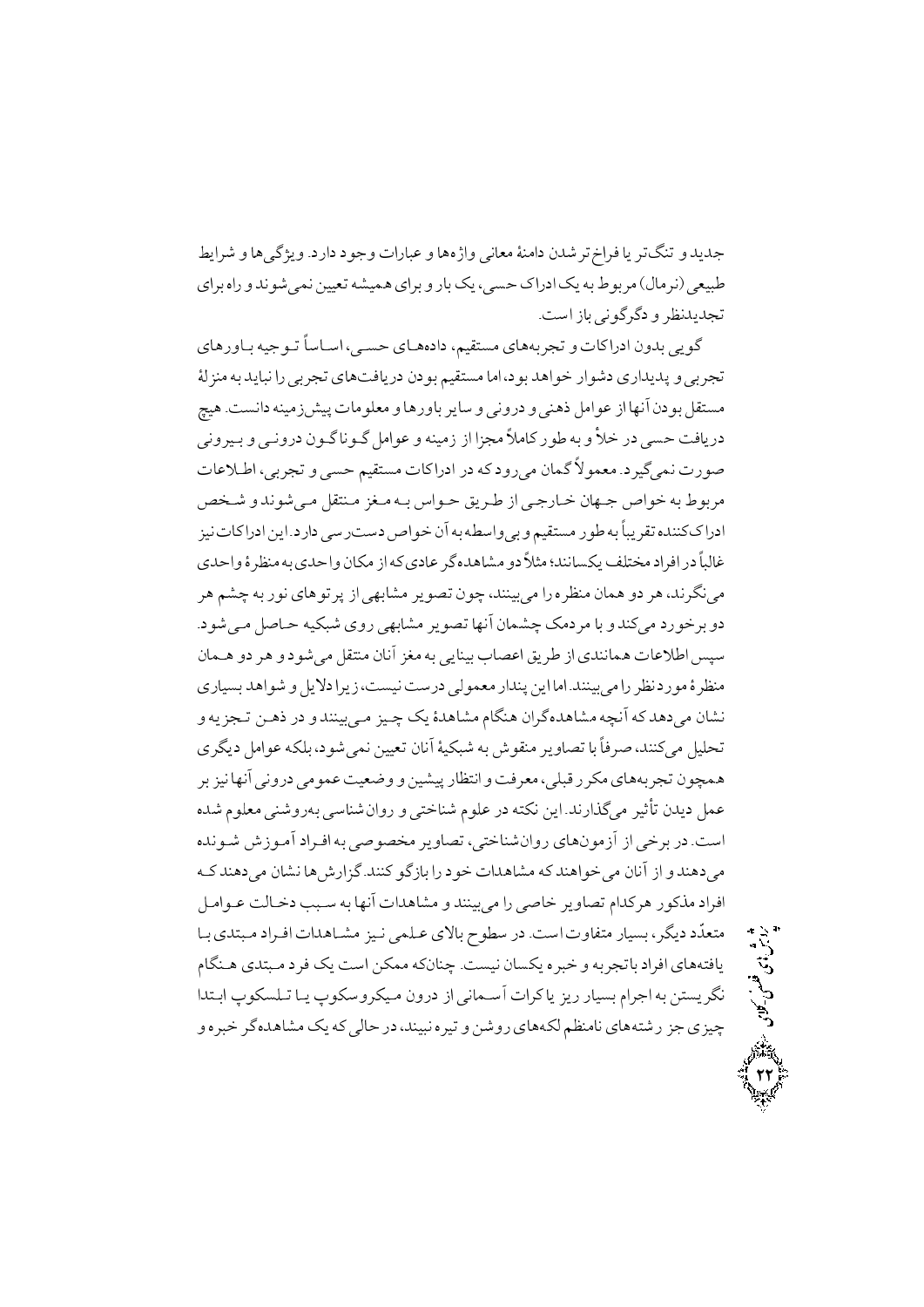چیرهدست، منظرهٔ مفصلی را تشخیص می دهد. تـغییرات تـجربهٔ ادراکـی یک دانشـجوی پزشکی هنگام گذراندن دورهٔ تشخیص بیماری ریوی یا بـررسی تـصویر حـاصل از اشـعهٔ ایکس نمونهٔ گو پاپ از این تفاوت مشاهدههاست. دانشجوی مذکور در اتاقی تاریک آثـار سايه گونهاي بر صفحهٔ فلورسنت مقابل سينهٔ بيمار مـي بيند و اظـهارات راديـولوژيست بـه دستيارانش دربارهٔ ويژگي هاي مهم اين سايهها را بـه زبـاني تـخصصي مـي شنود. در ابـتدا، دانشجو كاملاً گيج مي شود، زيرا در عكس اشعهٔ ايكس از سينه فقط سايههاي قلب و دندهها و تعدادي لكههاي عنكبوت مانند را ميان آنها مي بيند. به نظر مي رسد كه مـتخصصان دربـارة ابداعات تصورشان افسانه می سازند. او هنوز هیچ یک از چیزهای موردگفت و گوی آنان را نمي تواند ببيند. اما پس از چند هفته شنيدن مداوم صحبتها و بر رسي دقيق تصاوير جديد از موارد گوناگون به تدريج فهمي موقتي پيدا ميكند و رفتهرفته دندهها را فراموش مـيكند و شروع به دیدن ریهها می نماید و سرانجام، اگر آگاهانه پشتکار به خرج دهد، منظرهای سرشار از جزئیات مهم، چون گوناگـونيهاي فـيزيولوژيک و تـغييرات أسـيبشناختي زخـمها و عفونتهاي مزمن و علائم بيماري حاد بر وي أشكار مي شود. اكنون وارد دنياي جــديدي شده است و هنو ز فقط بخشی از آنچه را متخصصان می تو انند ببینند، مشاهده می کند، اما در اين زمان تصاوير و اظهارات ايشان دربارة أنها به طور قطع، داراي معنا و مفهوم شدهاند.

ممکن است بگویید مشاهده گرانی که از موضعی واحد به منظرهای می نگرند واقعاً یک منظرة واحد را مىبينند، ولى تفسيرهايشان از آنچه مىبينند، متفاوت است.اين ايراد را چنين یاسخ دادهاند که اولاً، در ادراک حسبی چیز هایی که مشاهده گر با آن تماس مستقیم دارد فقط تجارب ذهني اوست كه يكسان و ثابت نمي شوند، بـلكه مـتناسب بـا انـتظارات و مـعرفت مشاهده گر تغییر می کنند. آنچه براثر وضعیت مورد مشاهده به طور یکسان پیدید می آید، تصویر روی شبکیهٔ چشم مشاهده گر است، اما مشاهده گر ارتباطی مستقیم با آن ندارد. نباید گمان کر دکه تناظری یک به یک و کاملاً مطابق میان تصاویر منقوش بر شبکیه و آن تجارب ذهني كه مشاهده گر هنگام ديدن دارد، پديد مي آيد. البته منظور ايـن نـيست كـه عـلتهاي فیزیکی تصاویر منعکس شده بر شبکیهٔ چشم مشاهده گر، هیچ ارتـباطی بـا اَنــچه مـیبیند، ندارند. درست است که مشاهده گر هرچه را دلش بخواهـد نـميتوانـد بـبيند، امـا تـصاوير منقو ش بر شبکیهٔ چشم او فقط بخشی از علت چیزی است که مشاهده می کند. بخش بسیار

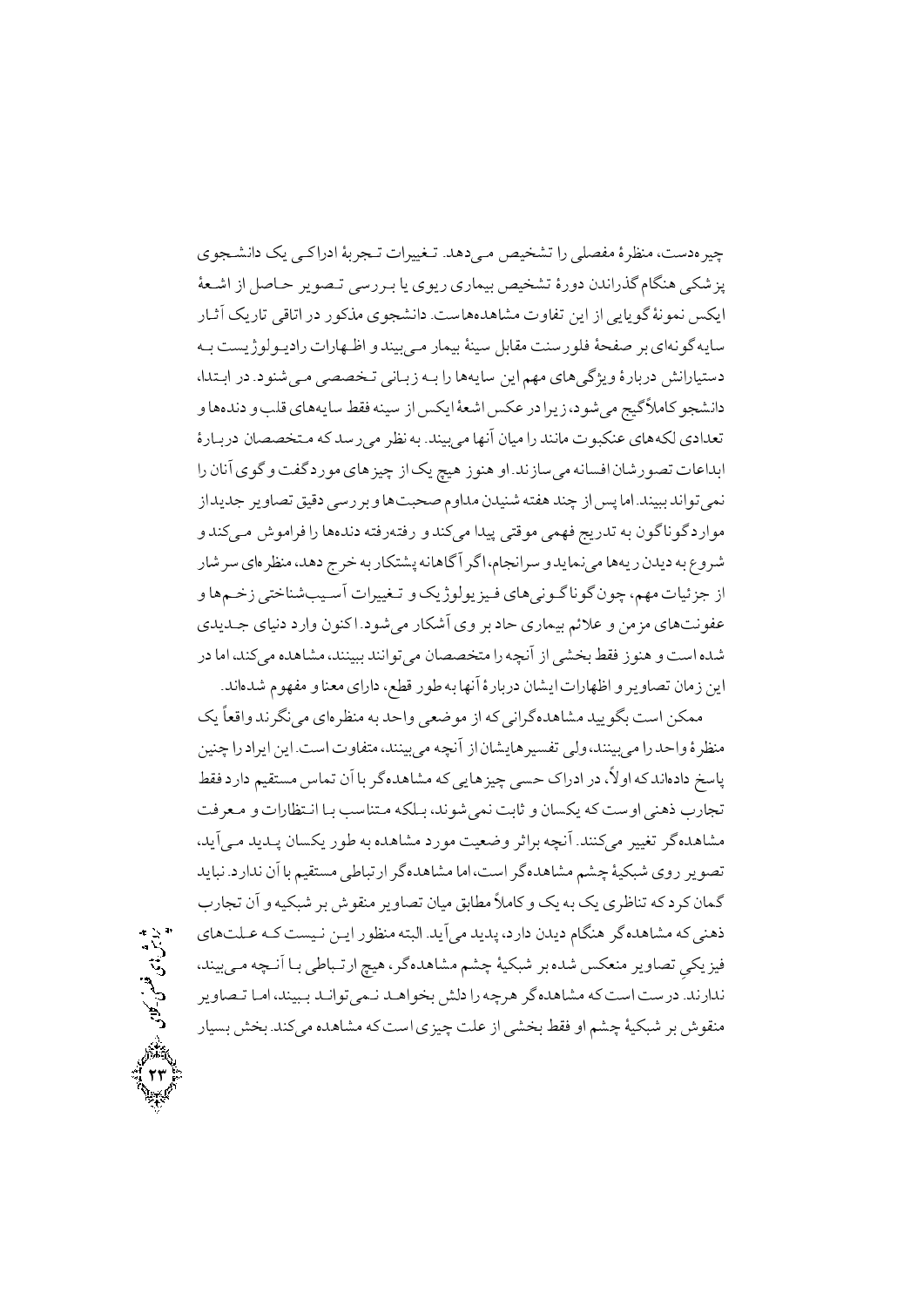مهم ديگر از علت به واسطهٔ وضعيت دروني ذهن يا مغز او ايجاد مي شو د كـه بـي گمان، بـه تربيت فرهنگي، دانش، اطلاعات قبلي و انتظارات مشاهده گر بستگي دارد و صرفاً واسطهٔ خو اص فيزيكي چشم او شيء مورد مشاهده تعيّن نمي بايد. (چالمرز، ۲۰:۱۳۷۴)

وانگهی، بنیانگرایان جزمی در خصوص نسبت تجربهها و ادراکات حسی با بـاورهای تجربي و مشاهدتي و حتي پديداري با يک دوراهي مو اجه هستند. اگـر دادههـاي حســي را امو ري غير شناختي، غير حكمي و خالبي از هر گو نه مضمو ن و محتو اي عقلي و تعبير ي بدانند بايد بگو پند كه چگو نه اين امو ر مي تو انند مبنايي براي تو جيه باور ها شو ند، چو ن تو جيه يک باور کاری منطقی است و تنها از طریق باورهای دیگر و فیراییندهای شیناختی امکیان پذیر مي شو د. اما اگر دادههاي حسي را داراي مضمو ن و محتو ايي مفهو مي و عقلي بدانند، در اين صو ر ت، نمي تو انند آن را از تعبير هاي مفهو مي با نقدهاي عقلاني و ار تباط با باو ر هاي ديگر بركنار بدانند.

مشکل دیگر بینانگرایی جزمی این است که باورهای موجّه غیرپایه را تنها در صـورت مبتني بودن بر باورهاي پايه و بنيادي از توجيه معرفتي برخوردار مي دانند. اما بهواقع، چنين فروکاهشي در همهٔ باورهاي مو جّه غير پايه ناشدني است، چو ن حجم باورهاي پايهٔ تجربي پا عقلي چندان زايد نيست كه بتوان هم باورهاي موجّه غيريايه را از أنها استنتاج كـرد. مـا بـه بسياري از باور هاي مو جّه اخلاقي، سياسي، اجتماعي، فلسفي و علمي معتقديم، در حالي كه نمي توانيم أنها را مستقيماً يا به طور غير مستقيم از يک تجربه و ادراک حسى استنتاج کنيم.

پاسخ بنیانگرایان جزمی دربارهٔ چگونگی استنتاج باورهای غیرپایه از باورهای پایه نیز چندان روشن و مقبول نیست. مسئلهٔ دوم فراروی بنیانگرایان این است که آیا باورهای پایه مي توانند صرفاً از روابط استنتاجي توجيه معرفتي را به بـاورهاي غـيريايه مـنتقل كـنند يـا شيو ههاي ديگر ي هم براي انتقال تو جيه از باورهاي پايه به باورهاي غير پايه مو جو د است. اگر شیوههای دیگر نسبت میان این دو دسته از باورها جز شیوهٔ استنتاجی و قیاسی بر پاست، در این صورت، سـاختار دولایـهای بـودن دسـتگاه مـعرفتی مـورد ادعـای بـنیانگرایـان و تقسیم.ندی باورها به زیربنایی و بنیادین و روبنایی و غیربنیادین درخور تأمّل خواهد بود. به هر روی، این مشکل و برخی مشکلات دیگر سبب شد تاگر وهی از بـنیانگرایـان دست بـه تعديل بنيانگرايان جـزمي و قـوي بـزنند و پـايهبودن يک بـاور را مسـتلزم خـطاناپذيري و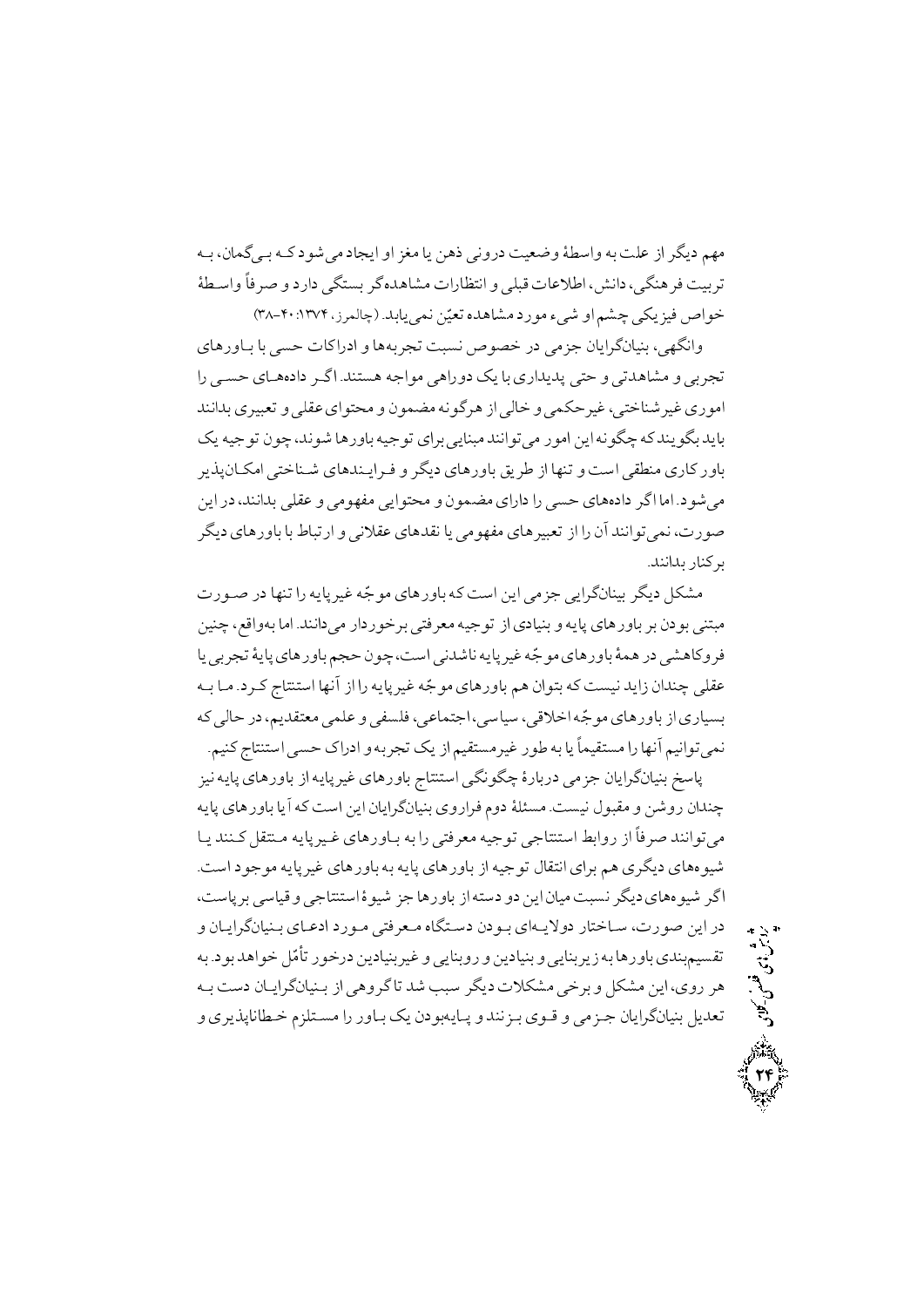kǵA±{ ° ½Ao BM ¬A±U»« q¼¯ An ³½BQ ºBµn°BM ³ k¯kT« ¬B®½A /k®¯Ak¯ ¬C ºo½mQB¯c¼d~U »vM ,k½Bª¯»« ²k®®k®woi ° Ao¼£ »«±´« ³ao£ <sup>A</sup> o½mQB¯c¼d~U ³¼]±U /jo ¤BMA KwB®« pA ³¼]±U ³ k¯A»½Bµn°BM ,³½BQ ºBµn°BM /SwA ³½BQ ºBµn°BM ºAoM ¨p¿ »To« ³¼]±U pAy¼M ºAoM »¦¼§j ·o ¬°kM An n°BM½ ³ k{BM ³T{Aj ¬B«A k½BM nB½A ºAoM ° j±{»« pBC B´¯C لا الأو الإنترنتين الإنترنتين من المؤسس المؤسس المؤسس المغرض المغرض المغرض المؤسس المؤسس المؤسس المؤسس المؤسس ا  $\cdots$  and  $\cdots$  parameters in the set of  $\cdots$  is the set of  $\cdots$  if  $\cdots$ »T®Ç« ²oÇw½ ²B£\_¼Çµ KwB®Ç« ºBµ³¯±ª¯jBÇQ BÇM ³¼]±ÇU ¤BMA °¯ ³TL§A /j±M kµA±i »z¯ ° ©½o½mPM ¬C ºAoM »¦¼§j ³o ¬°kM An n°BM½ ©¼¯A±U»« B« ,o¢½j o¼LU ³M /j±{»ª¯ مثبت براي دلايل در اين خصوص بيذير يم، اما دلايل مي توانند نقشي منفي داشته بـاشند و توں سے ایک ایک ایک ایک ایک محل ایک ایک ایک ایک ایج ایک ایک ایج ایک ایجاد ایجاد ایجاد ایجاد ایجاد ایجاد ایجاد ,©¼Ç¯AkÇM B´¯C ¬j±M»®¼½ ° ºn°o ,ºo½mQB¯k½joU ,ºo½mQB¯Bi ºB®« ³M An ³½BQ ºBµn°BM :©¼½±¢M ¬C ½oU nj ° ©½o¼¢M B´¯C ¬j±M³]±« <sup>Ø</sup> G°kM ºB®« ³M An B´¯C k½BM

 ${\rm S}$  بک باور فقط و فقط در صورتی برای شخص S بدواً موجه (prima facie justified) است که اگر دلیلی برای نپذیرفتن آن باور داشته باشد، پذیرش آن باور از سوی او ناموجّه باشد. ÿ به تعبير ديگر :

ضرورتاً صادق است که اگر S باوری را بپذیرد و دلیلی نداشته باشد که بپندارد نباید آن باور را یپذیرد، پس او در پذیرش چنین باوری موجّه است. ٰ ÿ

 oy¼ÇQ ,©¼¯AkM B´¯C ¬j±M ³]±« G°kM ºB®« ³M An Bµn°BM ºo½mQB¯c¼d~U »T° ³TL§A xj±i q¼¯ ³½BQ ·¼½ »¯ ° k®Tv¼¯ ³]±« HUAl ³½BQ ºBµn°BM ³ j±M kµA±i ½A B« »To« /S{Aj k®ÇµA±Çi »Ç° ¼®a q¼¯ ³½BQ ºB½B ỵ ° SwA ³½BQ »TiB®{So« Bd§ pA ,Ao (ج. 1997 - ج. 1997 - بي موريا بي التي تاريخ التي المستوى المستوى المستوى المستوى المستوى المستوى المستوى ا ³M ,»´¢¯A° /k¯A³]±« HUAl ³½BQ ºBµn°BM Aoa ³ k® ¼¼LU k¯A±U»ª¯ ¬C oUº± ºB®« ÀioM ³Ç k½±£»ªÇ¯ BÇ« ³ÇM »®½ ;k{BM ³T{Aj »®« ° »L¦w »½B®« ,³]±« G°kM ¨±´« k½C»« o¯ ³]±« G°kMo¼ n°BM BM ³]±« G°kM n°BM½ o ° k{BM ³]±« G°kM k¯A±U»« n°BM½ ³¯±¢a

SwA ½A <sup>P</sup> ³M <sup>S</sup> n°BM ºAoM »®« ¥¼§j pA n±®« /jnAj »®« »z¯ ½oU ½A nj <¥¼§j> ³ SwAk¼Q /1 و ال الي الله عنه المساور ولي المساور المساور التي المساور المساور المساور المساور المساور المساور المساور الم می تواند دلیل مثبتی برای باور نقیض یا رقیب آن باشد.

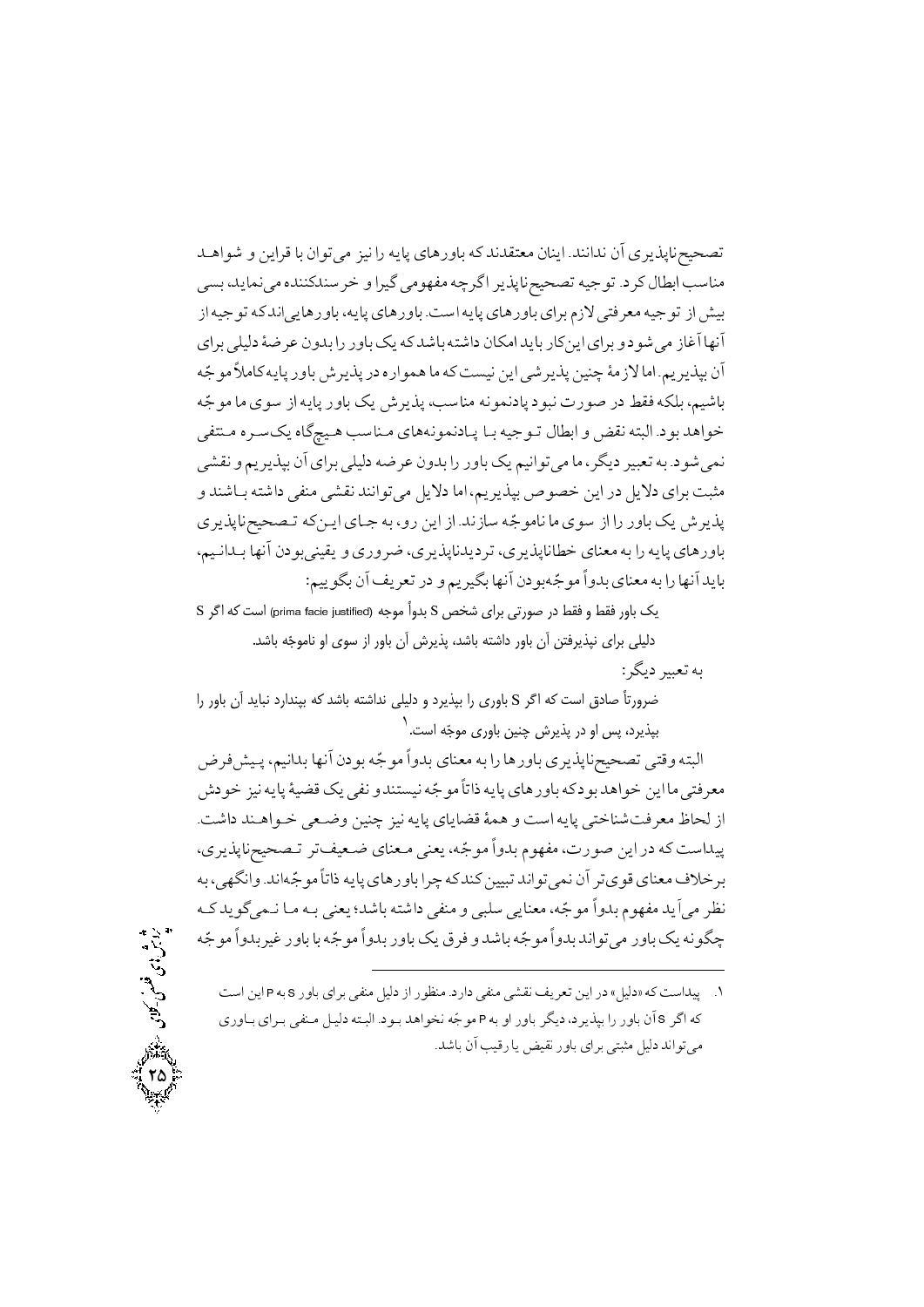»¦¼§j j±L¯Rn± nj n°BM½xo½mQ ³ ©½o¼¢M B®« ½kM An ³]±« G°kM k¼ o£ <sup>A</sup> /Sv¼a nj برای پذیر ش نقیض آن پا پذیر ش باور رقیب آن، پا خو دداری از پذیر ش خو د آن باور، کار ی /j°n»« ¬B¼« pA ³½BQo¼ ° ³½BQ ºBµn°BM ¬B¼« »wBwA R°BU o¢½j ,SwA ³]±«

oÇ¢½j ºBµo¯ÀTÇiA q¼Ç¯ ° ³½BÇQ ºBµn°BÇM ºo½mQB¯c¼d~ÇU <sup>ß</sup> R°BT« ºB®« °j ½A ºBǵSÄAoÇ ° BǵS½A°n y½Ak¼ÇQ ·½BÇ« ³½BÇQ ºBµn°BÇM BǰA o½BÇw oÇw oM ¬B½Ao£¬B¼®M ºo½mQB¯²BLT{A ° ºo½mQB¯k½joU ° ¼½ oM »®TL« »½Ao£¬B¼®M /j±{»« »½Ao£¬B¼®M pA »¯±£ B¯±£ Ȃv ,²B£kǽj ǽA LÇ /k«B\ǯA»Ç« »«qÇ] Bǽ o½mQB¯BÇi »Ç½Ao£¬B¼®M ³M ³½BQ ºBµn°BM <sup>ß</sup> /jnAk®PÇM SwnjBǯ An B´Ç¯C SwA ¤BdÇ« ,³TB½ Swj o½mQB¯Bi ° »®¼½ ·½BQ ºBµn°BM ³M ³ ³½BQ HA° n°BM ¬C ° k¯AkM ³½BQ An ºn°BM »v o£ <sup>A</sup> ,o¢½j o¼LU ³M (Alston, vol. 13, No.4 :257-272) : قال الى الى الرابعين الرابعين المساورة. ويقول المساور المساور المساور المساور المساور المساور المساور المساو o½mQBi ° ¤kT« »½Ao£¬B¼®M tBwAoM B«A /k{BM JlB ° SwnjB¯ n°BM ¬C ³ SwA ¤Bd« °A ° and a community of a state and a state build be a state of the build be a state of the build be a state of th  $\blacksquare$ j±Ç]° ³½BQ n°BM ºo½mQBi ¬B«A ³Tw±¼Q ° jq¼i»ª¯oM ¬C ²s½° S¼µB« ° RAl pA HUn°o دارد. بنابراین،یکی از اختلافهای بنیانگرایی بر سر خطاپذیری یا خـطاناپذیری بـاورهای يابه است.

ِهاي تجرب<sub>و</sub><br>جهان خارج اختلاف ديگر بنيادگرايان بر سر مسئلهٔ تجربي يا غير تجربي بو دن بـاورهاي پـايه است. حاميان غير تجربي بودن باورهاي يايه معمو لأبه حقايق بسيط منطقى يا رياضي استناد مى كنند ºBµn°BM ³ k¯kT« ³½BQ ºBµn°BM ¬j±M »Mo\U ¬BAk« B«A ,k®¯Aj»« <»´½kM> An B´¯C ° ¬BǽAo£jB¼®ÇM ³TÇL§A /k®½C»Ç« nBª{³ÇM ³½BÇQ (observational) »UkµBÇz« ° (empirical belief) »Mo\U pA ³TÇwj ¬C »ioM /k¯nAj o¯ÀTiA »Mo\U ºBµn°BM Ak~« ¼¼U ow oM j±i Ao£ ³Mo\U /k®®»Ç« S½BÇe (factual) »ÇA° ° »]nBi ¬B´] pA ³ k¯nAk®Q»« ³½BQ An »Mo\U ºBµn°BM ³½BQ ° B®L« An BwB®{ ¥B »¯Ak]° ºBµ³Mo\U ° »¯°nj R¿Be pA » Be ºBµn°BM o¢½j ²°o£ Bµn°BÇM o½Bw ºB®L« ° ³½BQ An »¯Ak]° ° »UkµBz« ,»ve n°BM ±¯ oµ ¨±w ²°o£ °k¯o¼£»« بهشمار می آورند.

³]±U BM ° ºk®M³L Ao£¬°nj ° Ao£¬°oM ³Twj °j ³M An Bµ³½o¯ ½A ¬A±U»« »¦ n± ³M

26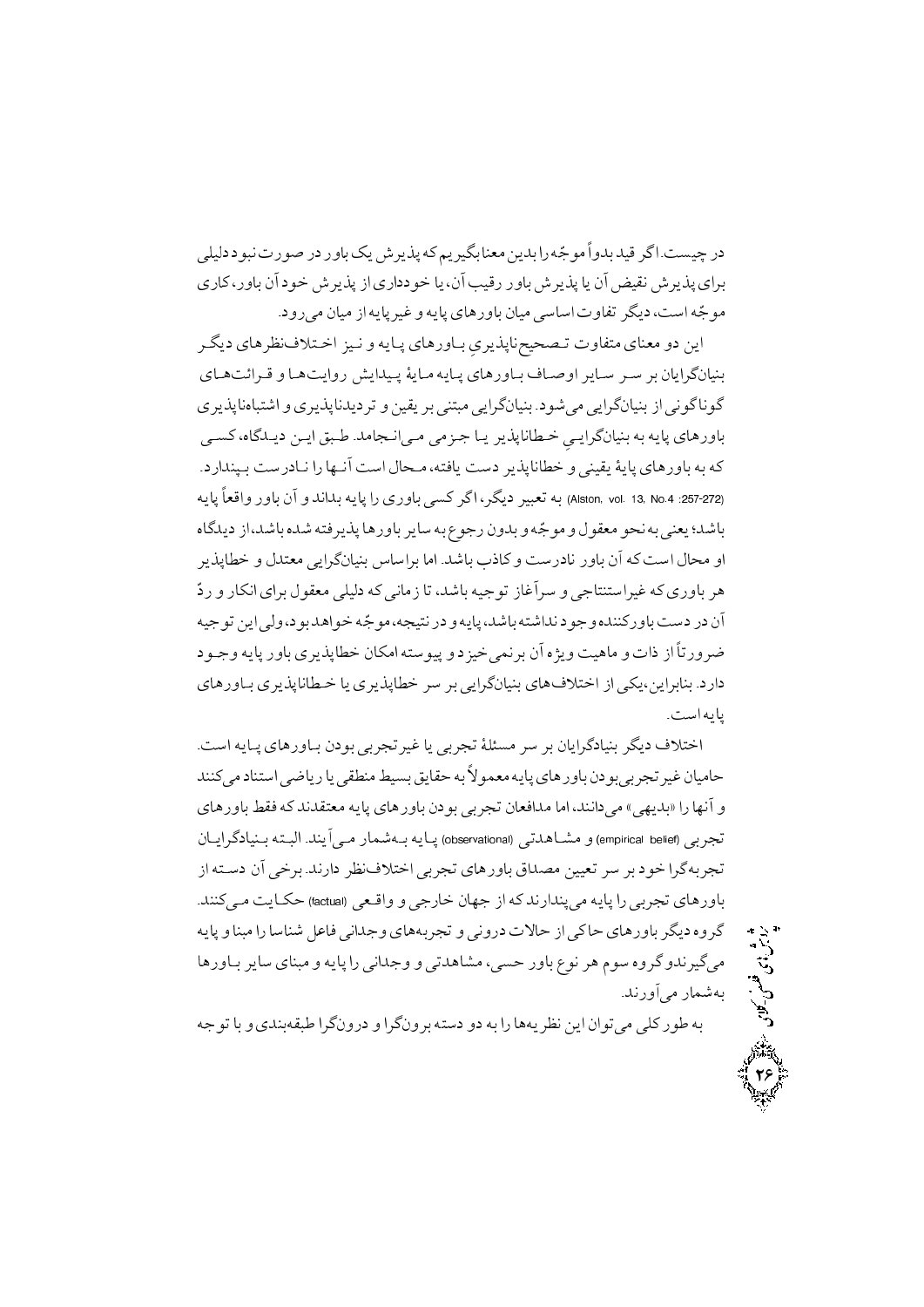به آن، دو نوع قرائت از تجربه گرایی را از متمایز کرد. بنا به قرائت درونگرایانهٔ بـنیانگرایـی تجربي (intrinsic version of empirical foundationalism) باورهاي پايه مــاهيتي ذاتاً مــو جّـه و بــديهي دارند و به هیچ وجه نیازمند امو ر دیگری خارج از ذات خود برای تو جیه و بداهت نیستند.

در مقابل، روايت برونگرايانهٔ (extrinsic version) تجربي مي گويد كه توجيه باورهاي يايه ناشي از روابط علَّمي قانو ن1وار (lawlike) ميان حصو ل يک باور در ذهن فاعل شـناسا و وضـع اموري است كه اين باور را صادق مي سازد؛ مثلاً وقتي مي گويم «ميز را در برابر مي بينم» ميان این باور و وجو د یک میز خارجی در شرایط فیز یکی و مکانی خاص و در موقعیت تابش نو ر خو رشید و فاصله و زاویه دید من، رابطهای علّی بر قرار است که سبب صدق بیاور میذکور مي شود. اين وضع امور نسبت به فاعل شناسا بيروني است؛ يعني صـدق يک بـاور يـايه بـه شرايط مكاني و زماني مستقل از شناسانده و دانندهٔ آن باور بستگي دارد، اما باور هاي پايه ذاتاً موجّه بنا به شرح درونگرايانهٔ بنيانگرايي تجربي، فقط به تجربهٔ حسي (sensory experience) يا .<br>باطني يا تلفيقي از تجربههاي حسبي و باطني (introspective experience) فاعل شناسا وابستهاند و باور های حاکی از این تجربهها در همهٔ شرایط زمانی و مکانی و جهانهای ممکن صادقاند. این تجربهها از آن رو درونی نامیده می شوند که برای شناسنده از طریق تأمّل و بازانــدیشی قابل دست رسي معرفت شناختي اند.

تبیین درونگرایانهٔ بینانگرایی تجربی از باورهای پایه البته برای آن دسته از بنیانگرایـان غیرتجربی هم جذاب است که توجیه باورهای پایهٔ منطقی یـا ریـاضی را نـاشی از ویـژگی محتواي دروني آنها مي دانند. بداهت باورهاي يايهٔ منطقي و رياضي بدين معنايندكه هركس با درک واضح و روشن از مفهوم آنها به أساني و بدون رجوع به ساير باورها و قراين مي تواند درستبي أنها را تأييد كند؛ مثلاً براي تصديق اصل امتناع تناقض اجتماع دو نقيض كافي است به مفهوم اين اصل توجه كنيم. همچنين براي تصديق معادلهٔ جبري ١٢=١٤+٧بـايد بـه مـفهوم اعداد مذكور و عمل جمع رياضي تـوجه كـنيم. بـداهت ايـن مـفاهيم بـرخـلاف بـاورهاي خطاناپذیر حاکی از تجربههای حسی یا باطنی به در یافتهای تجربی شناسنده بستگی ندارد و به خودي خود بديهي و ذاتاً موجّهاند.

مدعاي بنيانگرايان تجربي و غير تجربي دربارهٔ باورهاي يايه را مي توانيم مدعايي قوي و دیدگاه آنان را بنیانگرایی قوی (strong foundationalism) بنامیم. این گروه مدعی اند که باورهای

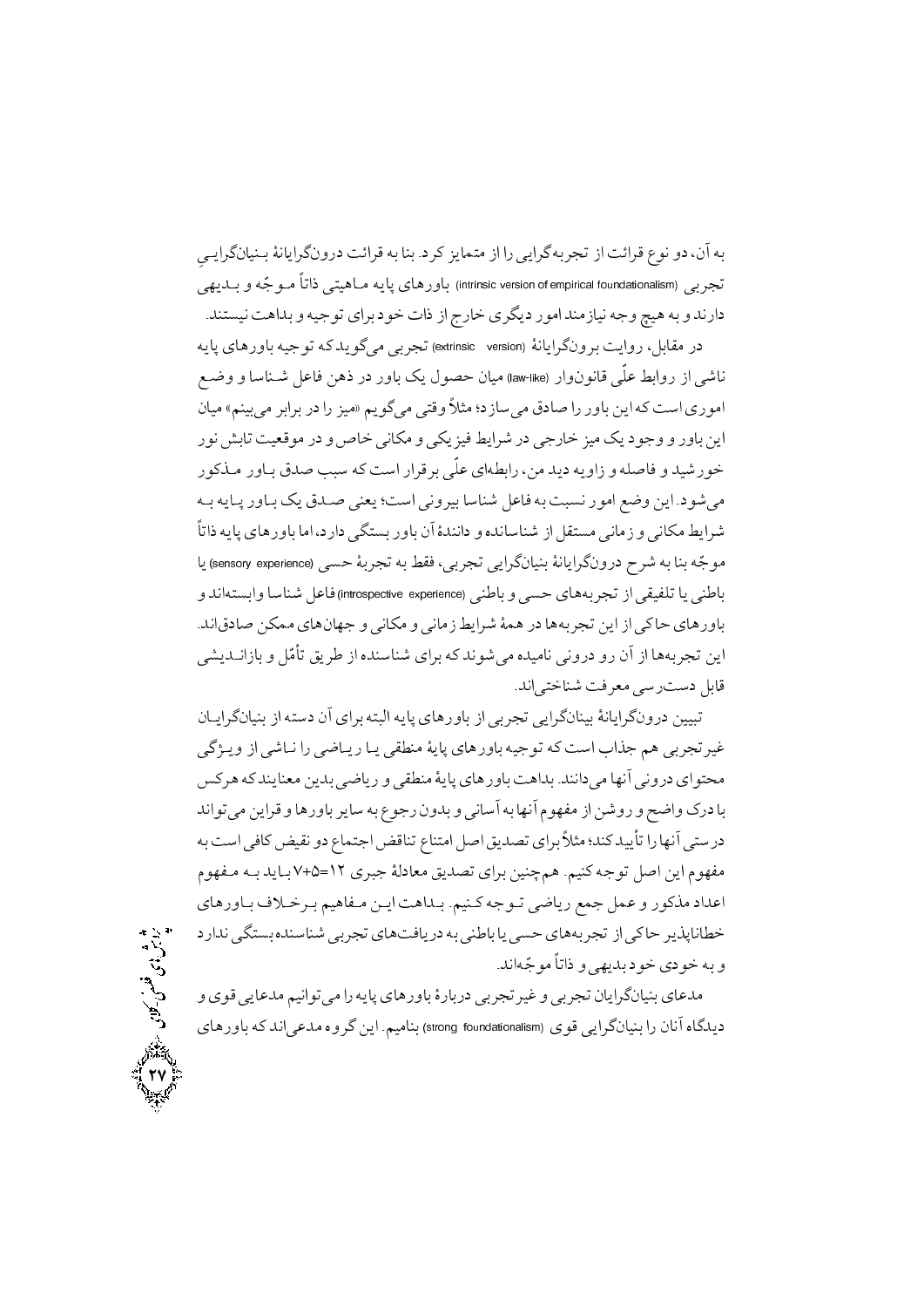«BÇ »Un±Ç nj n°BÇM ½ xo½mQ ° k¯A³]±« o¢½j ºBµn°BM pA ¥Tv« ° Ak] «B ³½BQ B½ k®{BM o½mQB¯Bi »®BM B½ »ve ©¼Tv« ºBµ³Mo\U pA » BeºBµn°BM k®¯B« ³SwA ³]±« ³ÇM o½mQB¯Bi »´½kM ºBµn°BM pA ¤±L« ºBµ²±¼{ ³M B½ ° k®{BM »´½kM »®« ½Be k®¯B« دست آمده باشند. بنابه نظر يهٔ بنيانگر ايي قوي، محال است كه باور هاي پايه كاذب باشند.

³ÇM An ³½BÇQ ºBµn°BM ,º± »½Ao£¬B¼®M ÀioM ,(weak foundationalism) ¼ »½Ao£¬B¼®M ªÇ« ³½BÇQ n°BM ½ ,²B£k½j ½A L /k¯Aj»« ¥Tv« Bµn°BM o½Bw pA Ȁq] °}B¯ n± ° ≥ aquest relations in the sound of the sound of the sound of the sound of the sound of the sound of the sound of the sound of the sound of the sound of the sound of the sound of the sound of the sound of the sound of th قرار گیر د. این نوع گزارهها نیز تصحیح پذیرند؛ یـعنی امکـان دارد پـارهای از آنـها در پـرتو Jm ,³\¼T¯ nj ° ºo½mQBi ,°n ½A pA /k®® Ak¼Q »UAo¼¼U o¢½j RBÀA ° Bµn°BM ,Bµ³TB½ /Sv¼¯ ¤Bd« ¬B{»TwnjB¯ °

ºBµn°BÇM pA ³½BQo¼Ç ºBµn°BMd«o¼ °d« ZBT®TwA ow oM ¼®a©µ ¬B½Ao£¬B¼®M »]BT®TÇwA ° ³½BQo¼Ç ºBµn°BÇM ,(pure version) dǫ SÄAo ³M B®M /k¯nAj ºEn ÀTiA ³½BQ «تماماً» برای تو جیه خو د به تأیید بیاور های پیایه نیاز مندند، امیا طبق قیرائت غیر محض SwA ªÇ« ° k®]BTd« ³½BQ ºBµn°BM k¼½FU ³M <HM> ³½BQo¼ ºBµn°BM (impure version) »½Ao£¬B¼®M ,°n ½A pA /k¯n°C Swj ³M j±i ¬B¼« nj ¥MBT« k¼½FU ½o pA An ³¼]±U pA »zhM غير محض دستكم به طو ر تلو يحي بر درجات متفاوت تو جيه دلالت مي كند.

غیرمحض<br>ض ا<sub>ن</sub> <sub>ناه د</sub>. ¶nBÇMnj »Ç½Ao£¬B¼®ÇM d«o¼Ç B½d« ° ,¼ B½ º± ºBµo¼vU ¼¦U pA ,ºnBM <sup>ß</sup> , and a part of  $\mathcal{L}$  , the state  $\mathcal{L}$  , the state  $\mathcal{L}$  , the state  $\mathcal{L}$ »½Ao£¬B¼®M (2 ,(strong-pure foundationalism) d« ° º± »½Ao£¬B¼®M (1 :pA k®UnBL ,1996:14-17) (strong-impure d«o¼Ç ° º±Ç »½Ao£¬B¼®M (3 ,(weak-pure foundationalism) d« ° ¼ ³ SwAk¼Q /(weak-impure foundationalism) d«o¼ ° ¼ »½Ao£¬B¼®M (4 ° foundationalism) oUºk] ° oUShw o½mQB¯Bi ³½BQ ºBµn°BM pAd« ° º± »½Ao£¬B¼®M Bj ° ºnAjK¯B] »wk®Çµ ¨Bǯ ³MBÇz« ° ¼UBªTv¼Çw »ToÇ« ¤kÇ« ½ ³¼]±U ,¬B®½A ²B£k½j pA Ao½p ,SwA ی عی حد ب∪چیئر ف ریز اس عی در برای چوب چ ³ÇM oÇ¢½j ·½±Çw½ »]BT®TÇwA ºBµ²±¼Ç{ Bǽ »wB¼ ZBT®TwA ¶±¼{ ³M An ³¼]±U ³ k¯±{»« q£oµSo« ,³½BQºBµn°BM j±]° ¬°kM /k®®»« ¥T®«¼UB«±½q£ <sup>C</sup> o¼ B½ ³½BQo¼ ºBµn°BM

. . .